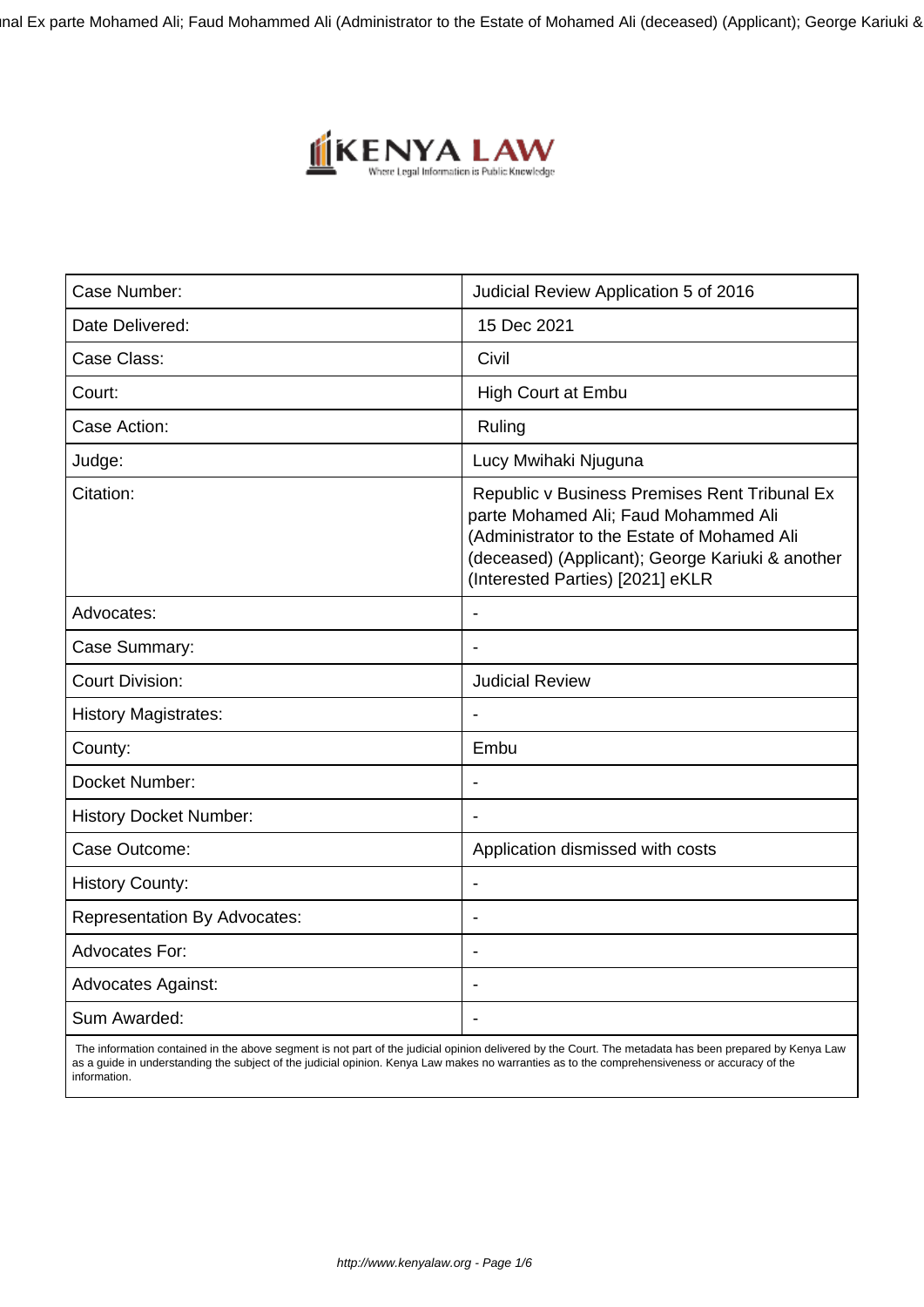## **REPUBLIC OF KENYA**

## **IN THE HIGH COURT OF KENYA**

# **AT EMBU**

# **CONSTITUTIONAL AND JUDICIAL REVIEW DIVISION**

# **JUDICIAL REVIEW APPLICATION NO. 5 OF 2016**

# **IN THE MATTER OF AN APPLICTION FOR JUDICIAL REVIEW**

## **IN THE MATTER OF AN APPLICATION BY MOHAMED ALI ABDALLA**

## **FOR ORDERS OF CERTIORARI AND PROHIBITION**

# **AND**

## **IN THE MATTER OF THE LANDLORD AND TENANT (SHOPS,**

## **HOTELS & CATERING ESTABLISHMENTS) ACT – CAP 301 LAWS OF KENYA**

**AND**

### **IN THE MATTER OF THE CHAIRPERSON BUSINESS PREMISES RENT TRIBUNAL**

# **AND**

# **IN THE MATTER OF BUSINESS PREMISES RENT TRIBUNAL CASE NO. 118 OF 2015 – EMBU**

| NT                    |  |
|-----------------------|--|
| <b>VERSUS</b>         |  |
|                       |  |
| ALI                   |  |
| <b>AND</b>            |  |
|                       |  |
| <b>FEISAL MOHAMED</b> |  |

**(Administrator to the Estate of Mary Njeri Mohamed Ali (deceased).......INTERESTED PARTY**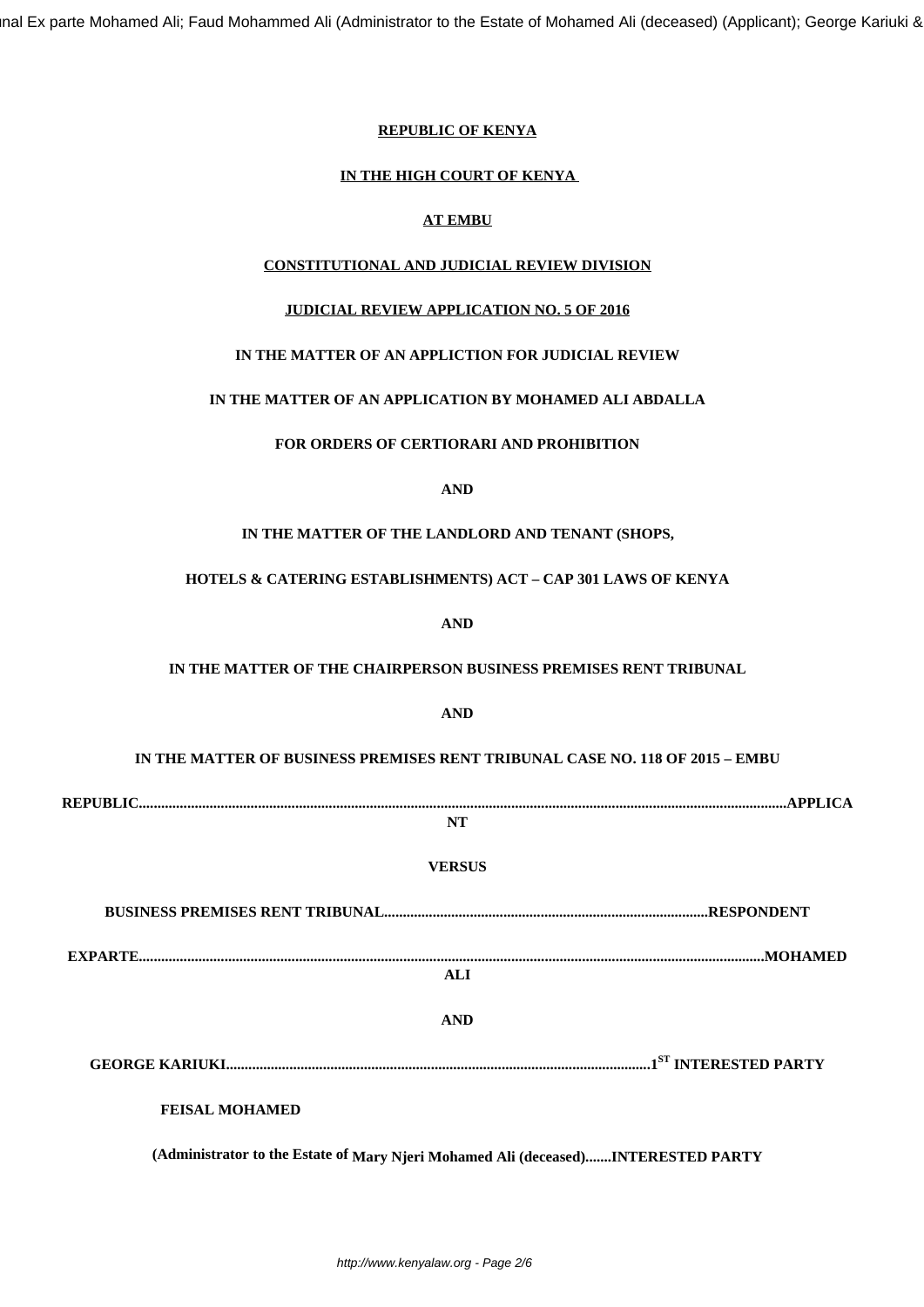nal Ex parte Mohamed Ali; Faud Mohammed Ali (Administrator to the Estate of Mohamed Ali (deceased) (Applicant); George Kariuki &

## **FAUD MOHAMMED ALI**

# **(Administrator to the Estate of MOHAMED ALI (deceased)......................................................APPLICANT**

#### **RULING**

**1.** Vide a judgment by Kuloba J. dated 08.03.1994, a decree was issued to the effect that:

*(i) The Plot No. 498 Embu Municipality be subdivided into Two (2) equal portions, the plaintiff to be proprietor of the front portion and the defendant to be proprietor of the rear equal portion.*

*(ii) There shall be no orders as to costs.*

**2.** Thereafter, the defendant via an application ( Civil Case No. 156 of 2012, formerly HCCC 297 of 1993) dated 08.04.2014 moved this court inter alia under Section 1A,1B,3A and 63(e) of the Civil Procedure Act seeking for the following orders that;

*i. Pending hearing and determination of this matter, the court be pleased to grant a stay of the judgment of 08.03.1994 and any consequential orders and/or decree of 05.04.2012.*

*ii. Pending the hearing and determination of this matter, the court be pleased to set aside the judgment of 08.03.1994 and any consequential orders and/or decree issued thereafter.*

*iii. The defendant be granted leave to defend this matter and the draft statement of defence be deemed as duly filed and served upon payment of the requisite fees.*

*iv. The Honourable court be pleased to grant leave to the defendant/applicant to cross examine K.K. Wa Mulwa Advocate on his return of service dated 14.09.1983.*

*v. The plaintiff /applicant be condemned to pay costs of this application.*

**3.** Honourable Muchemi J. vide a ruling delivered on 02.06.2015 dismissed the application...

**4.** Via notice of motion dated 01.11.2016,the *ex parte* applicant sought for orders that :

*i. Spent.*

*ii. Pending the hearing and determination of the application herein inter partes, the 1st interested party be directed to deposit rent into account to be provided by the court.*

*iii. This Honourable court be pleased to grant an order of Judicial Review by way of certiorari to bring before this Honourable court and quash the entire proceedings and decision of the respondent as the chairperson of the Business Premises Rent Tribunal made on 19.10.2016 in BPRT No.118 of 2015 between George Kariuki of the one part and Mary Njeri Mohamed and Mohamed Ali Abdalla of the other part.*

*iv. This Honourable court be pleased to grant an order of Judicial review by way of prohibition against the chairperson of the Business Premises and Rent Tribunal ordering it not to hear and determine matters on property ownership dispute between the applicant and the 2nd interested party.*

*v. The 1st interested party herein, George Kariuki be ordered to pay rent to the applicant on plot No. Embu/Municipality/112/498 and in default thereof, the 1st interested party be evicted therefrom.*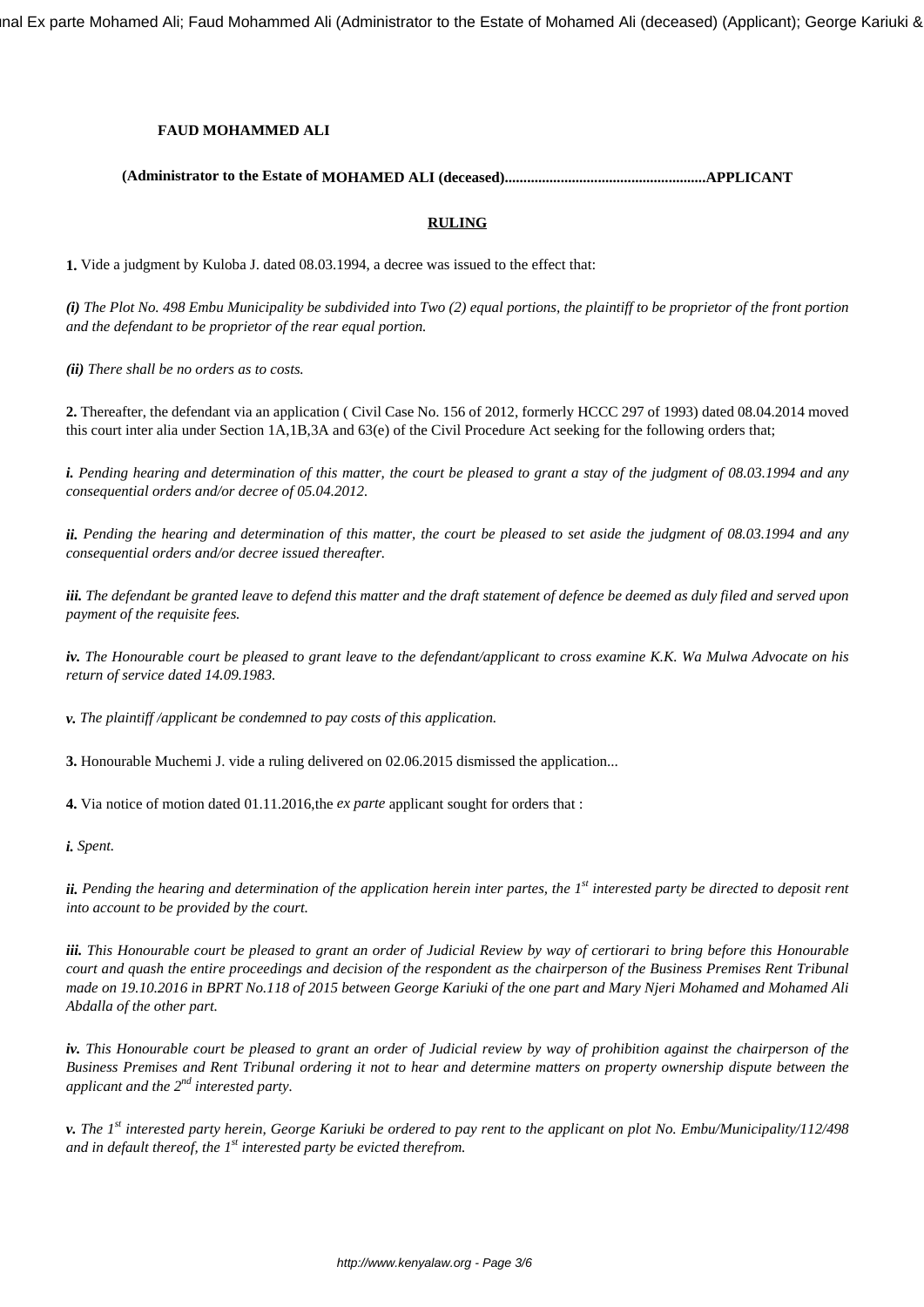#### *vi. The respondent and the interested parties be condemned to pay the costs of these proceedings.*

**5.** The application is premised on the grounds on its face and further supported by the affidavit sworn by the *ex parte* applicant. In a nutshell, the *ex parte* applicant's case is that the chairperson of the Respondent exceeded its mandate by encroaching on a territory for which it neither had jurisdiction nor had been invited to patrol, pronounced itself on a land matter which is a legal preserve of the Environmental and Land Court. Further that, there was a manifest bias and bad faith when the respondent directed that the 1<sup>st</sup> interested party should continue paying rent to the  $1<sup>st</sup>$  respondent/ $2<sup>nd</sup>$  interested party herein unless there is an order from the Court of Appeal restraining the order of the High court in HCC No. 297/1993.They proceeded to argue that the respondent decided to take sides by interpreting legal proceedings which were a subject of another court.

**6.** The 2<sup>nd</sup> interested party in her affidavit in reply deposed that the respondent never deliberated on the issue of ownership of the suit property between the *ex parte* applicant and the 2<sup>nd</sup> interested party. That the decision of the respondent is not in excess of the mandate or jurisdiction given to it by the law and further that she is the proprietor of the portion which decision has never been challenged. They proceeded to depose that the 1<sup>st</sup> interested party filed a reference No. BPRT No. 118/2015 at the Tribunal seeking to restrain her and the *ex parte* applicant and their agents from evicting or harassing him or attaching his goods that had been proclaimed for non payment.

**7.** It was further deposed that the *ex parte* applicant misinformed the court that he had filed an appeal challenging the decision in Meru High Court Case No. 297 of 1993. That, it is worth noting that there was another tenant by the name Peter Njiru Mbogo who had filed a similar reference in the Tribunal (BPRT No. 117/2015) and granted similar orders as the 1<sup>st</sup> interested party yet the exparte applicant has not sought to stay execution of the said orders.

**8.** The *exparte* applicant on submission argued that it is not in dispute that the original *ex parte* applicant and the  $2^{nd}$  interested party are still registered as joint proprietors of the property in question and therefore due to the developments of the stated deaths and by operation of law, the subject matter is also affected. It was their prayer therefore that, the court orders the 1<sup>st</sup> interested party to pay the outstanding rent into the account of the *ex parte* applicant. That in the same breadth, the respondent acted in excess of its jurisdiction to make a determination on ownership of the suit property on a dispute that was still under active litigation and which to date, is still active and has not been determined.

**9.** I have certainly considered the application herein and further perused through the annexures thereto. I have further considered the applicant's written submissions and it is my considered view the main issue for determination is whether the same is merited.

**10.** The gist of this application is pegged on the aspect that Business Premises and Rent Tribunal the respondent herein, allegedly acted in excess of its jurisdiction in making a determination on ownership of the suit property on a dispute that was still under active litigation.

**11.** It is trite that Judicial Review is about the decision making process, not the decision itself. The role of the court in Judicial Review is supervisory. It is not an appeal and should not attempt to adopt the 'forbidden appellate approach'. Judicial Review is the review by a judge of the High Court of a decision; proposed decision; or refusal to exercise a power of decision to determine whether that decision or action is unauthorized or invalid.

**12.** Judicial Review is more concerned with the manner in which a decision is made than the merits or otherwise of the ultimate decision. As was held in *Republic v Attorney General & 4 others ex-parte Diamond Hashim Lalji and Ahmed Hasham Lalji (Misc. 153 of 2012) :-*

*"Judicial review applications do not deal with the merits of the case but only with the process. In other words judicial review only determines whether the decision makers had the jurisdiction, whether the persons affected by the decision were heard before it was made and whether in making the decision the decision maker took into account relevant matters or did take into account irrelevant matters.* 

**13.** The *ex parte* applicant has sought for orders that the 1<sup>st</sup> interested party be made to pay rent in an account provided by the *ex parte* applicant; but it is of importance to note that in the course of these proceedings, the court was informed that 1<sup>st</sup> interested party had since vacated the suit property; in that regard, this court shall only determine prayers sought in regards to issuance of certiorari and prohibition orders unto the respondent in that, it purportedly delved into the matters of ownership between the applicant and the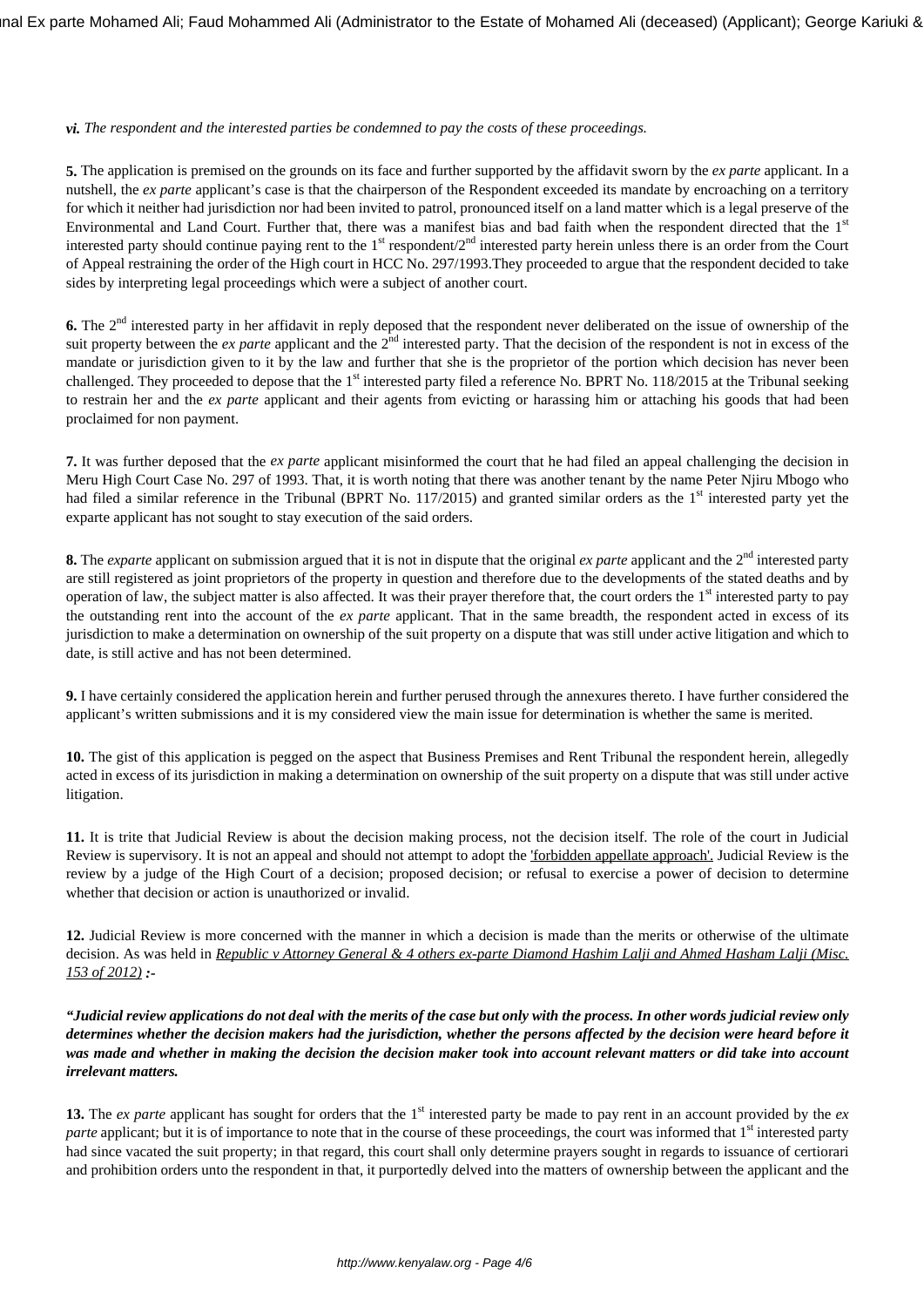2<sup>nd</sup> interested party which action resulted to exercising excess powers out of its jurisdiction.

**14.** The Court of Appeal held in **Kenya National Examinations Council v Republic** *Ex parte* **Geoffrey Gathenji Njoroge Civil Appeal No. 266 of 1996** *inter alia* as follows as regards the nature of the two judicial review orders:

*"Prohibition looks to the future so that if a tribunal were to announce in advance that it would consider itself not bound by the rules of natural justice the High Court would be obliged to prohibit it from acting contrary to the rules of natural justice. However, where a decision has been made, whether in excess or lack of jurisdiction or whether in violation of the rules of natural justice, an order of prohibition would not be efficacious against the decision so made. Prohibition cannot quash a decision which has already been made; it can only prevent the making of a contemplated decision…Prohibition is an order from the High Court directed to an inferior tribunal or body which forbids that tribunal or body to continue proceedings therein in excess of its jurisdiction or in contravention of the laws of the land. It lies, not only for excess of jurisdiction or absence of it but also for a departure from the rules of natural justice. It does not, however, lie to correct the course, practice or procedure of an* inferior tribunal, or a wrong decision on the merits of the proceedings....Only an order of certiorari can quash a decision *already made and an order of certiorari will issue if the decision is without jurisdiction or in excess of jurisdiction, or where the rules of natural justice are not complied with or for such like reasons."*

**15.** It is important to note that previously, a judgment by Kuloba J. (In the **High Court of Kenya at Meru, Civil CaseNo.297 of 1993**) dated 08.03.1994 had ordered that the Plot No. 498 Embu Municipality (suit property herein) be subdivided into Two (2) equal portions, the plaintiff to be proprietor of the front portion and the defendant to be proprietor of the rear equal portion.

16. Further, the defendant having moved this court via an application dated 08.04.2014 seeking for orders inter alia that this court allows his application (Civil Case No. 156 of 2012, formerly HCCC 297 of 1993), Hon. Muchemi J., instead held that the application was not merited.

**17.** The *ex parte* applicant therefore argues that the respondent did act in excess of its jurisdiction in determining the ownership of the suit property in a dispute that was under active litigation and which is still active and has not been determined. In my considered view, it is not in dispute that the suit property is owned by one Mary Njeri and Mohamed Ali (the original disputants in HCCC 297 of 1993) an issue where the court had previously pronounced itself on. Therefore,in the given circumstances, ownership of the suit property is no longer a dispute that could be determined by the respondent since the court had already pronounced itself on the issue and further that, by the ex parte applicant's annexure marked as F1, the certificate of lease *prima facie* establishes that the suit property belongs to the father of the ex parte applicant and equally the mother of the  $2<sup>nd</sup>$  interested party.

18. From the excerpts of the proceedings before the respondent, it was alleged by the 2<sup>nd</sup> respondent that the rent in question relates to the property on the  $2<sup>nd</sup>$  interested party's portion of the building.

**19.** It follows that where an applicant brings judicial review proceedings with a view to determining contested matters of facts and in effect urges the Court to determine the merits of two or more different versions presented by the parties, this in my humble view, would be overstepping the judicial review mandate vested upon this Court; the Court would not have jurisdiction in a judicial review proceeding to determine such a matter and will leave the parties to resort to the normal forums where such matters ought to be resolved.

**20.** In *Republic v Registrar of Societies & 3 others ex parte Lydia Cherubet & 2 others*, **Miscellaneous Civil Application 170 of 2016** the court decried the practice of bringing claims through Judicial Review which require the court to embark on an exercise that calls for determinations to be made on merits.

**21.** It is my considered view, therefore, that the application lacks merit and it is hereby dismissed with costs.

**22.** It is so ordered.

# **DELIVERED, DATED AND SIGNED AT EMBU THIS 15TH DAY OF DECEMBER, 2021.**

**L. NJUGUNA**